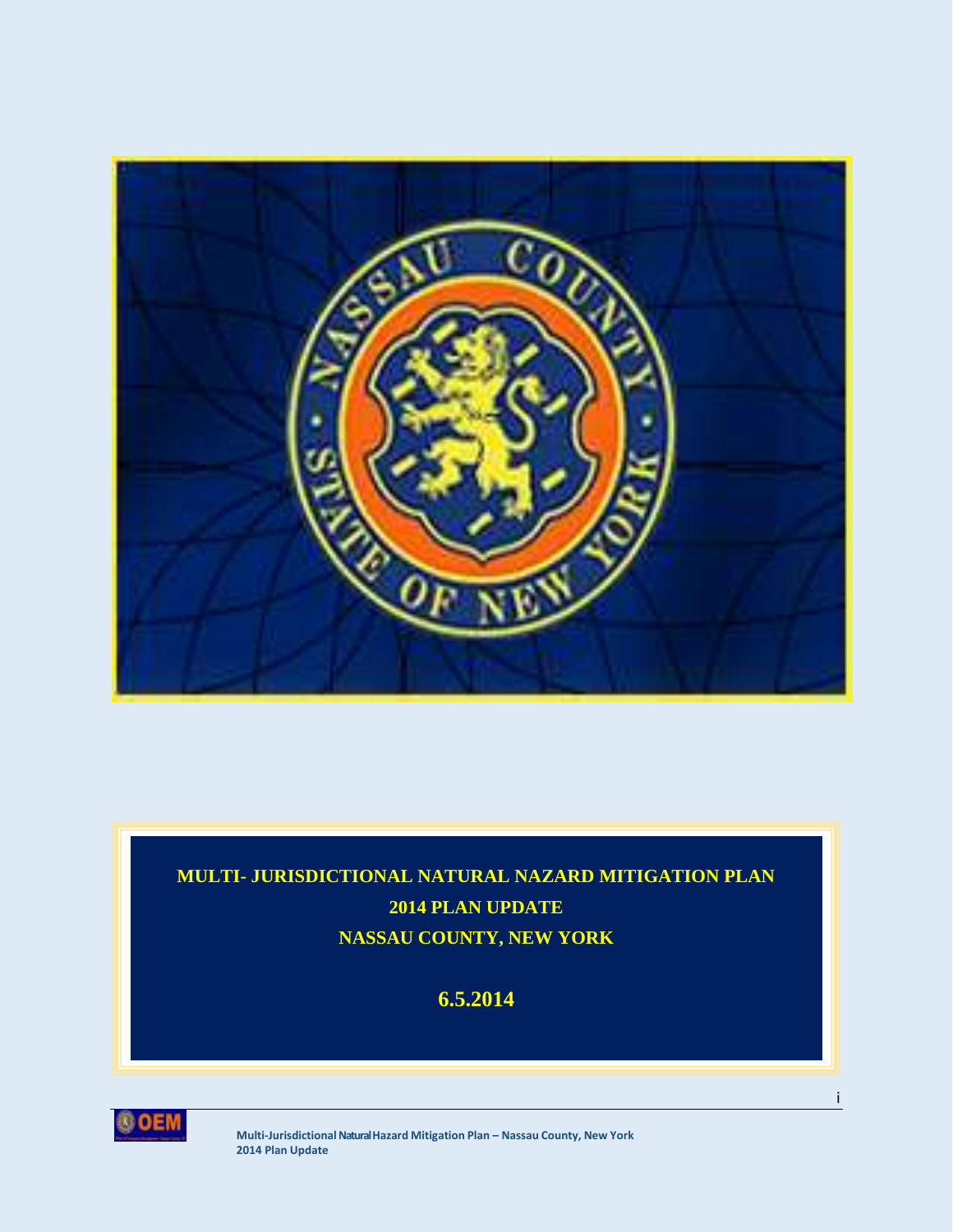### **Section 1 - Introduction**

#### **Section 2 – Planning Process**

#### **Section 3 – Hazard Identification and Risk Assessment**

# **Section 4 – Capability Assessment**

# **Section 5 – Mitigation Strategy**

# **Section 6 - Plan Maintenance**

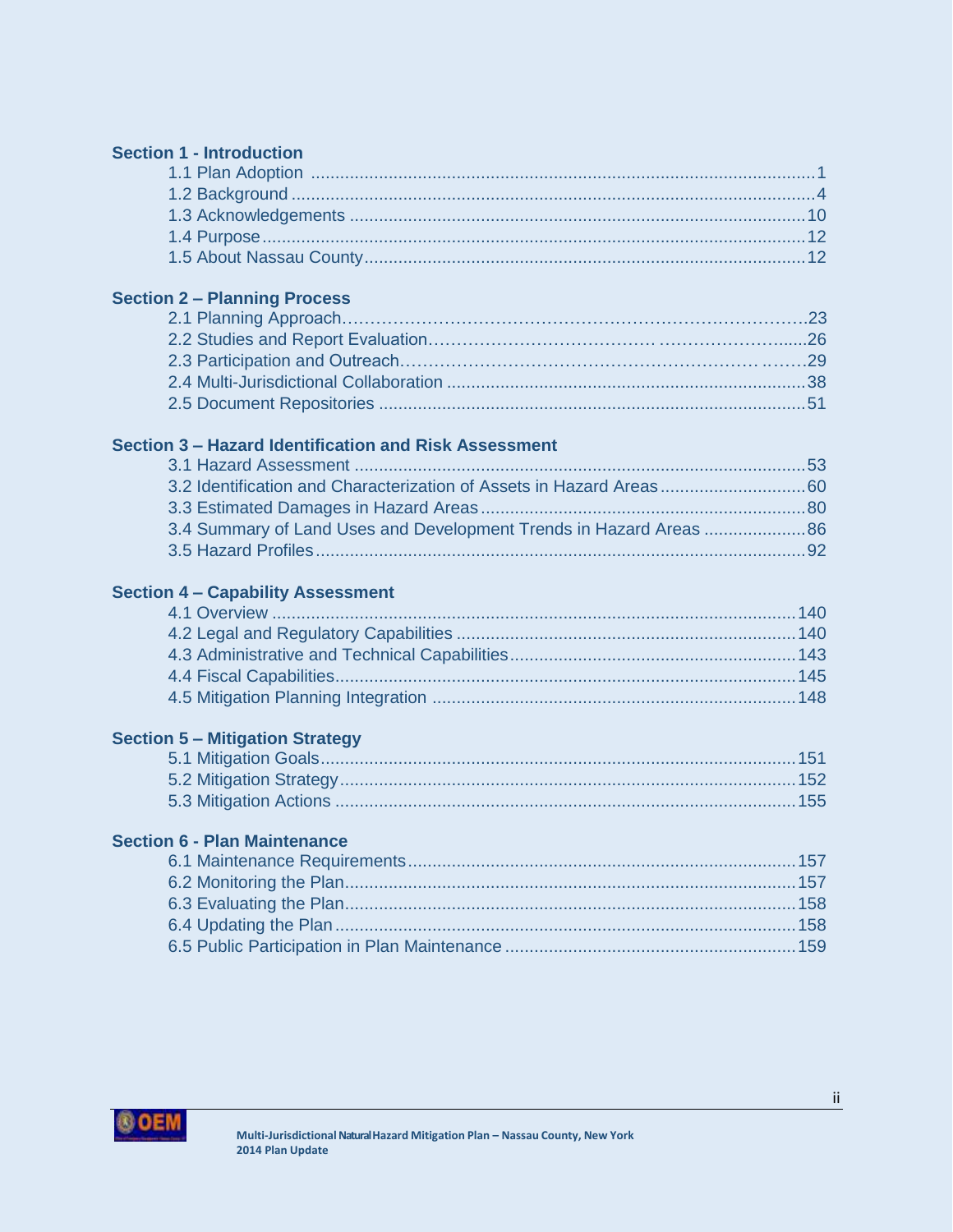#### **Appendices**

- Appendix A Workshop/Meeting Agendas and Attendance
- Appendix B Mitigation Action Matrix
- Appendix C Mitigation Worksheet Submittals
- Appendix D Nassau County Severe Repetitive Loss Data
- Appendix E Nassau County Repetitive Loss Data
- Appendix F Emergency Facilities in Hazard Areas
- Appendix G Utilities in Hazard Areas
- Appendix H Plan Update and Annual Review Template
- Appendix I Mitigation Action Status from Previous Plan

#### **List of Tables**

| Table 2 - New York State Major Disaster Declarations: 1954 - 2013 15                   |  |
|----------------------------------------------------------------------------------------|--|
|                                                                                        |  |
|                                                                                        |  |
| Table 5 - Nassau County Hazard Mitigation Plan Update Participants 30                  |  |
|                                                                                        |  |
|                                                                                        |  |
|                                                                                        |  |
|                                                                                        |  |
| Table 10 - Assessed Value of Improved Property and Percent in Hazard Areas 61          |  |
|                                                                                        |  |
|                                                                                        |  |
|                                                                                        |  |
|                                                                                        |  |
|                                                                                        |  |
|                                                                                        |  |
|                                                                                        |  |
|                                                                                        |  |
|                                                                                        |  |
| Table 20 - Summary of Potential Surge Inundation Areas by Community  115               |  |
| Table 21 - FEMA NFIP Policy and Claim Information for Nassau County Jurisdictions  119 |  |
| Table 22 - Jurisdictions' Participation in the NFIP's Community Rating System 121      |  |
|                                                                                        |  |
| Table 24 - Estimated Annual Percent Chance of Occurrence, Hurricanes 135               |  |
|                                                                                        |  |
|                                                                                        |  |
|                                                                                        |  |
|                                                                                        |  |
|                                                                                        |  |
|                                                                                        |  |